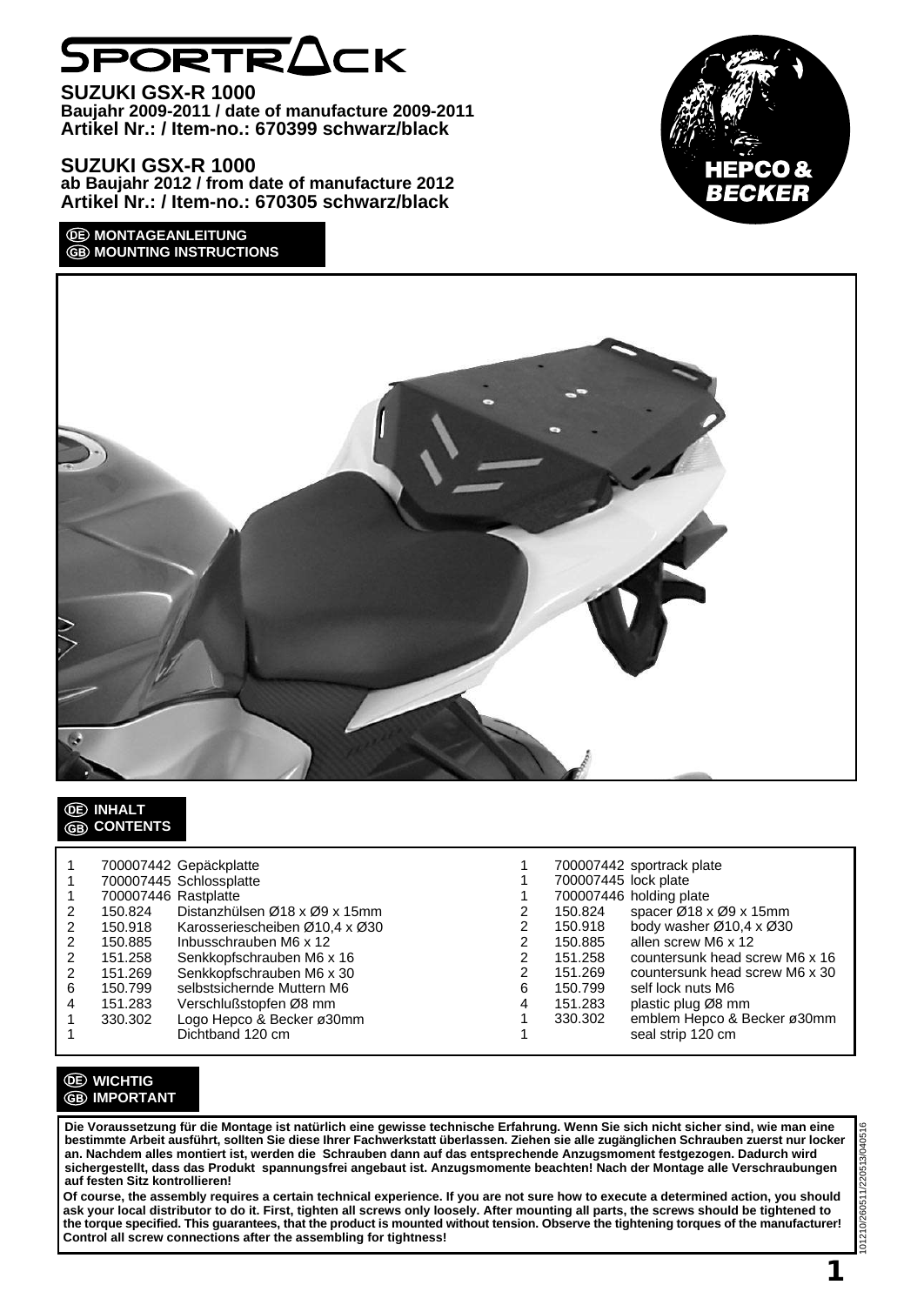# PORTRACK

**SUZUKI GSX-R 1000 Baujahr 2009-2011 / date of manufacture 2009-2011 Artikel Nr.: / Item-no.: 670399 schwarz/black**

# **SUZUKI GSX-R 1000 ab Baujahr 2012 / from date of manufacture 2012 Artikel Nr.: / Item-no.: 670305 schwarz/black**

### *<u>OE* VORBEREITUNG</u> **GB PREPARING**

Soziussitzbank abnehmen. Dismantle passenger seat.

# *<b>OE* MONTAGEANLEITUNG **GB MOUNTING INSTRUCTIONS**

## Vorbereitung:

Soziussitz abnehmen, und die Original Suzuki Verriegelungsplatte demontieren. Diese wird auf die Schlossplatte mit den 2 x Inbusschrauben M6x12 und selbstsichernden Muttern M6 montiert.<br>Unter die Gummidämpfer der Original Suzuki Verriegelungsplatte wird je eine Karosseriescheibe ø10.4 x ø30 der Original Suzuki Verriegelungsplatte wird je eine Karosseriescheibe ø10,4 x ø30 gefügt. Das dient zur Verringerung des Spiels der Verriegelungsstifte im Schloss. Hinweis: Falls man den Soziussitz nicht demontieren möchte, kann die Original Suzuki Verriegelungsplatte beim Suzuki Händler bestellt werden.

## Preparing:

Dismantle pillion seat, dismantle Original Suzuki lock plate  $\left( \bigcup_{n=1}^{\infty} \mathfrak{f}_{n} \right)$  from the seat.

Fix the Suzuki lock plate (1) at the Hepco & Becker lock plate (2) with allen screws M6 x 12 and nuts M6.

Add spacer ø10,4 x ø30 between the original rubber element (3) and the original lid plate.

Notice: to use both, the pillion seat or the Sportrack, another Original Suzuki lid plate is neccessary. You can order this part from your Suzuki dealer.



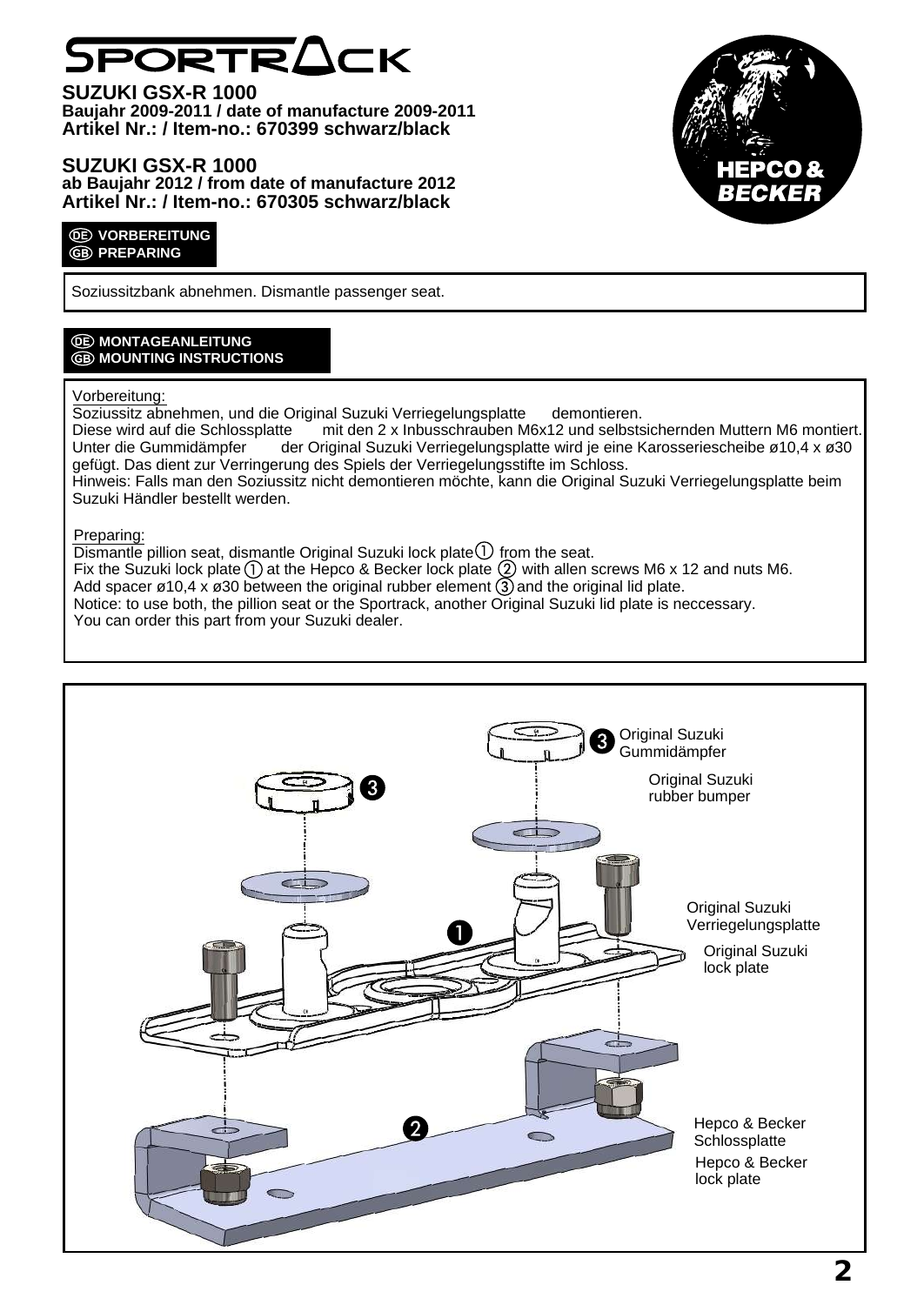# PORTRACK

**SUZUKI GSX-R 1000 Baujahr 2009-2011 / date of manufacture 2009-2011 Artikel Nr.: / Item-no.: 670399 schwarz/black**

# **SUZUKI GSX-R 1000 ab Baujahr 2012 / from date of manufacture 2012 Artikel Nr.: / Item-no.: 670305 schwarz/black**

# :CKEI

## *<u>OE MONTAGEANLEITUNG</u>* **GB MOUNTING INSTRUCTIONS**

# Montage der Schlossplatte:

Die Schlossplatte  $\overline{2}$ ) mit der darauf montierten Original Suzuki Verriegelungsplatte wird im vorderen Teil der Gepäckplatte mit den Senkschrauben M6 x 16 und selbstsichernden Muttern M6 verschraubt (Einbaurichtung beachten !) Die Rastplatte  $\overline{4}$ ) wird im hinteren Teil der Gepäckplatte mit den Senkschrauben M6 x 30 und selbstsichernden Mutter M6 verschraubt (Einbaurichtung beachten !) 2 Distanzhülsen ø18 x ø9 x 15mm zwischen Sportrack und Rastplatte einfügen. Die 4 nicht benutzten Bohrungen der Gepäckplatte mit Verschlußstopfen verschließen.

Fastening of the lock plate:

Fix the lock plate  $(2)$  (with the mounted original Suzuki lock plate) at the front part of the sportrack with countersunk head screws M6 x 16 and self lock nuts M6 - notice mounting direction ! Fix the holding plate  $\overline{4}$  at the rear part of the sportrack with countersunk head screws M6 x 30 and self lock nuts M6 - notice mounting direction ! Sandwich spacer ø18 x ø9 x 15mm between Sportrack and holding plate.

Seal up the 4 holes not in use with plastic plugs.